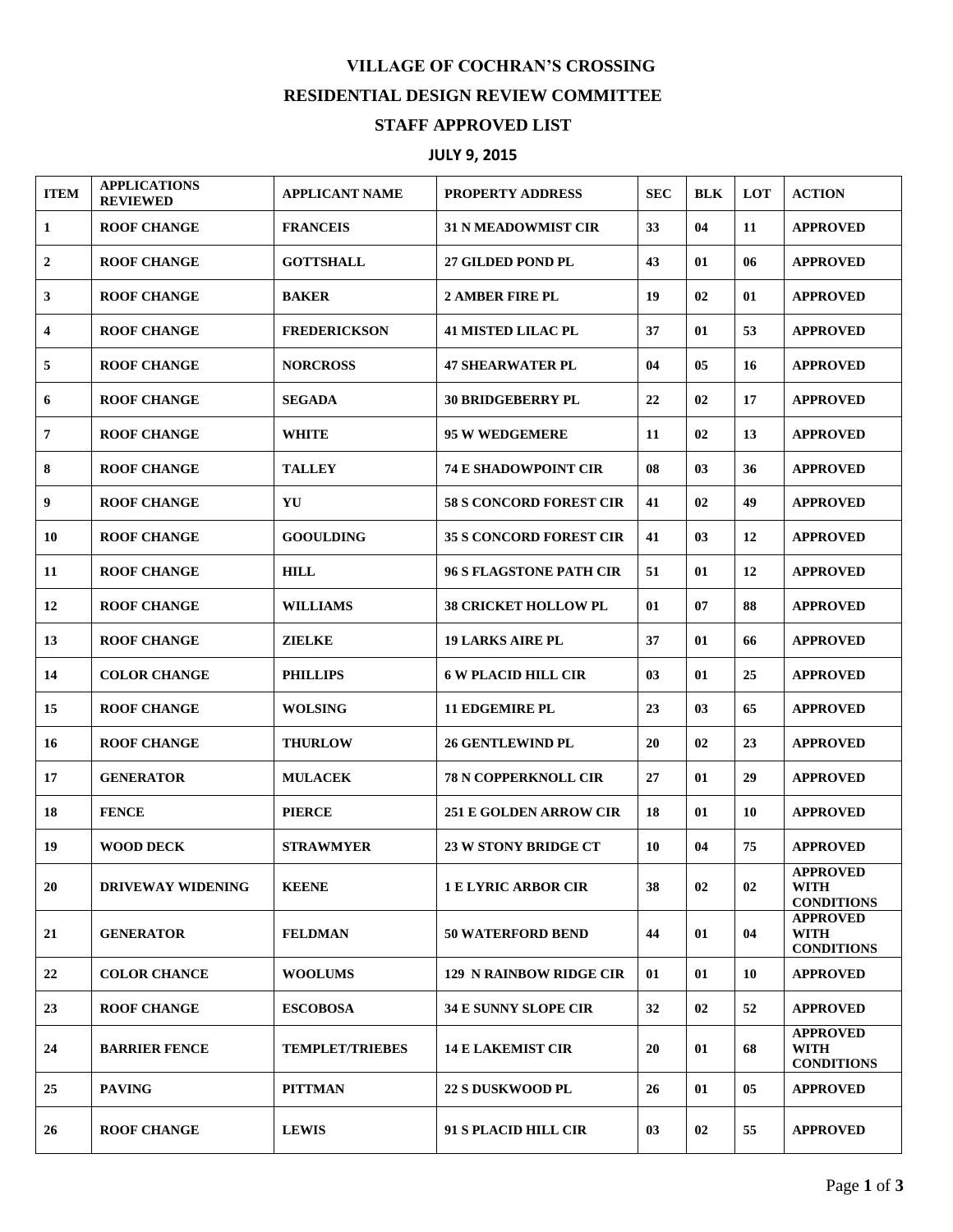| 27 | <b>ROOF CHANGE</b>                                           | <b>BRADY</b>       | <b>43 PLUM BLOSSOM PL</b>      | 29 | 01             | 33 | <b>APPROVED</b>                                     |
|----|--------------------------------------------------------------|--------------------|--------------------------------|----|----------------|----|-----------------------------------------------------|
| 28 | <b>BARRIER FENCE</b>                                         | <b>WILLIAMS</b>    | <b>22 MISTYHAVEN PL</b>        | 16 | 01             | 13 | <b>APPROVED</b><br><b>WITH</b><br><b>CONDITIONS</b> |
| 29 | <b>ROOF CHANGE</b>                                           | <b>SCHIDHAUER</b>  | <b>279 N SILVERSHIRE CIR</b>   | 43 | 02             | 19 | <b>APPROVED</b>                                     |
| 30 | <b>AWNING</b>                                                | <b>MITTLHOLZER</b> | <b>48 WATERFORD LAKE</b>       | 44 | 01             | 28 | <b>APPROVED</b><br><b>WITH</b><br><b>CONDITIONS</b> |
| 31 | <b>ROOF CHANGE</b>                                           | LT. SHINGLER       | <b>14 MISTY CLOUD</b>          | 29 | 01             | 68 | <b>APPROVED</b>                                     |
| 32 | <b>FRONT GATE</b>                                            | <b>WALZ</b>        | <b>95 DRIFTOAK CIR</b>         | 40 | 01             | 01 | <b>APPROVED</b>                                     |
| 33 | <b>IN-GROUND POOL &amp; SPA</b>                              | <b>BUSH</b>        | <b>15 MISTHAVEN PL</b>         | 16 | 01             | 04 | <b>APPROVED</b><br><b>WITH</b><br><b>CONDITIONS</b> |
| 34 | <b>GENERATOR</b>                                             | <b>WISEMAN</b>     | <b>23 CAPE JASMINE PL</b>      | 43 | 02             | 05 | <b>APPROVED</b><br><b>WITH</b><br><b>CONDITIONS</b> |
| 35 | <b>ROOF CHANGE</b>                                           | <b>KEENE</b>       | <b>1 E LYRIC ARBOR CIR</b>     | 38 | 02             | 02 | <b>APPROVED</b>                                     |
| 36 | <b>FENCE</b>                                                 | <b>DELACOTERA</b>  | <b>176 N GOLDEN ARROW CIR</b>  | 12 | 02             | 04 | <b>APPROVED</b>                                     |
| 37 | <b>ROOF CHANGE</b>                                           | WIATT              | <b>189 PURPLE SLATE PL</b>     | 37 | 0 <sub>3</sub> | 14 | <b>APPROVED</b>                                     |
| 38 | <b>COLOR CHANGE</b>                                          | <b>WIATT</b>       | <b>189 PURPLE SLATE PL</b>     | 37 | 03             | 14 | <b>APPROVED</b>                                     |
| 39 | <b>ROOF CHANGE</b>                                           | <b>BLANTON</b>     | <b>138 E CAPSTONE CIR</b>      | 40 | 02             | 24 | <b>APPROVED</b>                                     |
| 40 | <b>ROOF CHANGE</b>                                           | <b>KLIMEK</b>      | <b>58 W LAKEMIST CIR</b>       | 20 | 01             | 12 | <b>APPROVED</b>                                     |
| 41 | A/C UNIT                                                     | <b>RAMIREZ</b>     | <b>23 PALMER GREEN PL</b>      | 55 | 05             | 15 | <b>APPROVED</b><br><b>WITH</b><br><b>CONDITIONS</b> |
| 42 | <b>FENCE</b>                                                 | <b>MAPES</b>       | <b>61 STONY END CT</b>         | 31 | 02             | 04 | <b>APPROVED</b>                                     |
| 43 | <b>ROOF CHANGE</b>                                           | <b>KELLY</b>       | <b>42 THUNDERCOVE PL</b>       | 02 | 02             | 33 | <b>APPROVED</b>                                     |
| 44 | <b>TREE REMOVAL</b>                                          | <b>RAMEY</b>       | <b>54 S HIDDEN VIEW CIR</b>    | 17 | 01             | 02 | <b>APPROVED</b>                                     |
| 45 | <b>WINDOWS &amp; DOOR</b>                                    | <b>LANGFORD</b>    | <b>3 WINDMEADOW PL</b>         | 20 | 01             | 26 | <b>APPROVED</b>                                     |
| 46 | <b>ROOF CHANGE</b>                                           | <b>MCCANCE</b>     | <b>142 W COLDBROOK CIR</b>     | 25 | 01             | 04 | <b>APPROVED</b>                                     |
| 47 | <b>COVERT COVERED</b><br><b>BACK PATIO TO LIVING</b><br>AREA | <b>HARRIMAN</b>    | <b>46 ABERDEEN CROSSING PL</b> | 48 | 01             | 19 | <b>APPROVE</b><br><b>WITH</b><br><b>CONDITIONS</b>  |
| 48 | <b>SUMMER KITCHEN</b>                                        | <b>HARRIMAN</b>    | <b>46 ABERDEEN CROSSING PL</b> | 48 | 01             | 19 | <b>APPROVE</b><br><b>WITH</b><br><b>CONDITIONS</b>  |
| 49 | <b>FIREPIT</b>                                               | <b>HARRIMAN</b>    | <b>46 ABERDEEN CROSSING PL</b> | 48 | 01             | 19 | <b>APPROVE</b><br><b>WITH</b><br><b>CONDITIONS</b>  |
| 50 | <b>WOOD DECK &amp; PATIO</b>                                 | <b>HARRIMAN</b>    | <b>46 ABERDEEN CROSSING PL</b> | 48 | 01             | 19 | <b>APPROVE</b>                                      |
| 51 | <b>COLOR CHANGE</b>                                          | <b>HARRIMAN</b>    | <b>46 ABERDEEN CROSSING PL</b> | 48 | 01             | 19 | <b>APPROVE</b>                                      |
| 52 | <b>DRIVEWAY &amp;</b><br><b>WALKWAY</b>                      | VINSON             | 23 POPLAR HILL PL              | 06 | 05             | 10 | <b>APPROVED</b><br><b>WITH</b><br><b>CONDITION</b>  |
| 53 | <b>ROOF CHANGE</b>                                           | <b>KOKINDA</b>     | <b>18 BENTGRASS PL</b>         | 21 | 02             | 20 | <b>APPROVED</b>                                     |
| 54 | <b>ROOF CHANGE</b>                                           | <b>MOSER</b>       | <b>23 ROSENTHORN PL</b>        | 27 | 02             | 17 | <b>APPROVED</b>                                     |
| 55 | <b>ROOF CHANGE</b>                                           | <b>MAHLUM</b>      | <b>127 S CASTLEGREEN</b>       | 52 | 02             | 02 | <b>APPROVED</b>                                     |